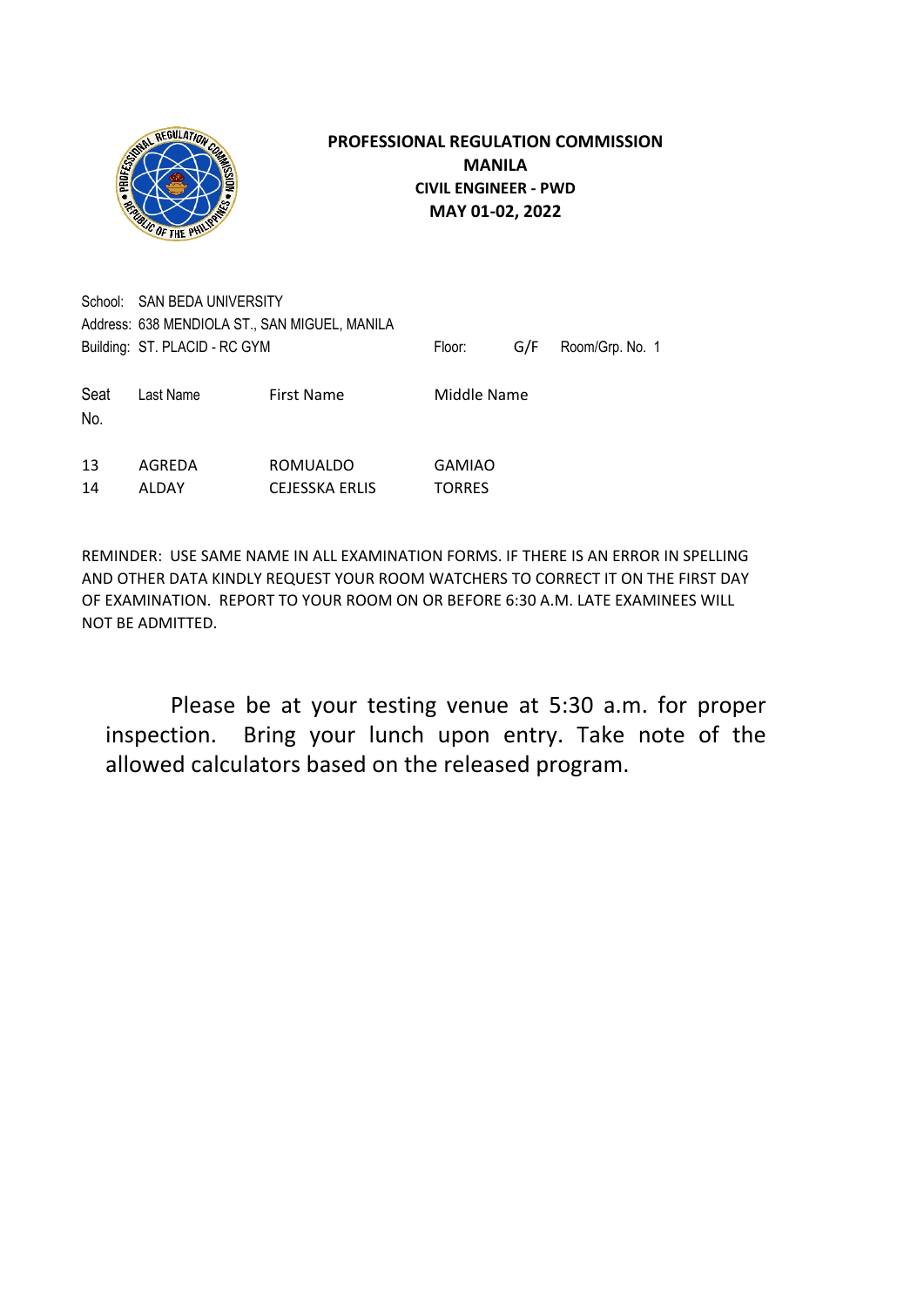

| School:     | SAN BEDA UNIVERSITY<br>Address: 638 MENDIOLA ST., SAN MIGUEL, MANILA<br>Building: ST. PLACID - RC GYM |                                              | Floor:                        | G/F | Room/Grp. No. 2 |
|-------------|-------------------------------------------------------------------------------------------------------|----------------------------------------------|-------------------------------|-----|-----------------|
| Seat<br>No. | Last Name                                                                                             | <b>First Name</b>                            | Middle Name                   |     |                 |
| 13<br>14    | ARRIOLA<br><b>CENIZA</b>                                                                              | <b>IVORY CHRISTEL</b><br><b>JHOANNA KATE</b> | <b>FABON</b><br><b>PASCUA</b> |     |                 |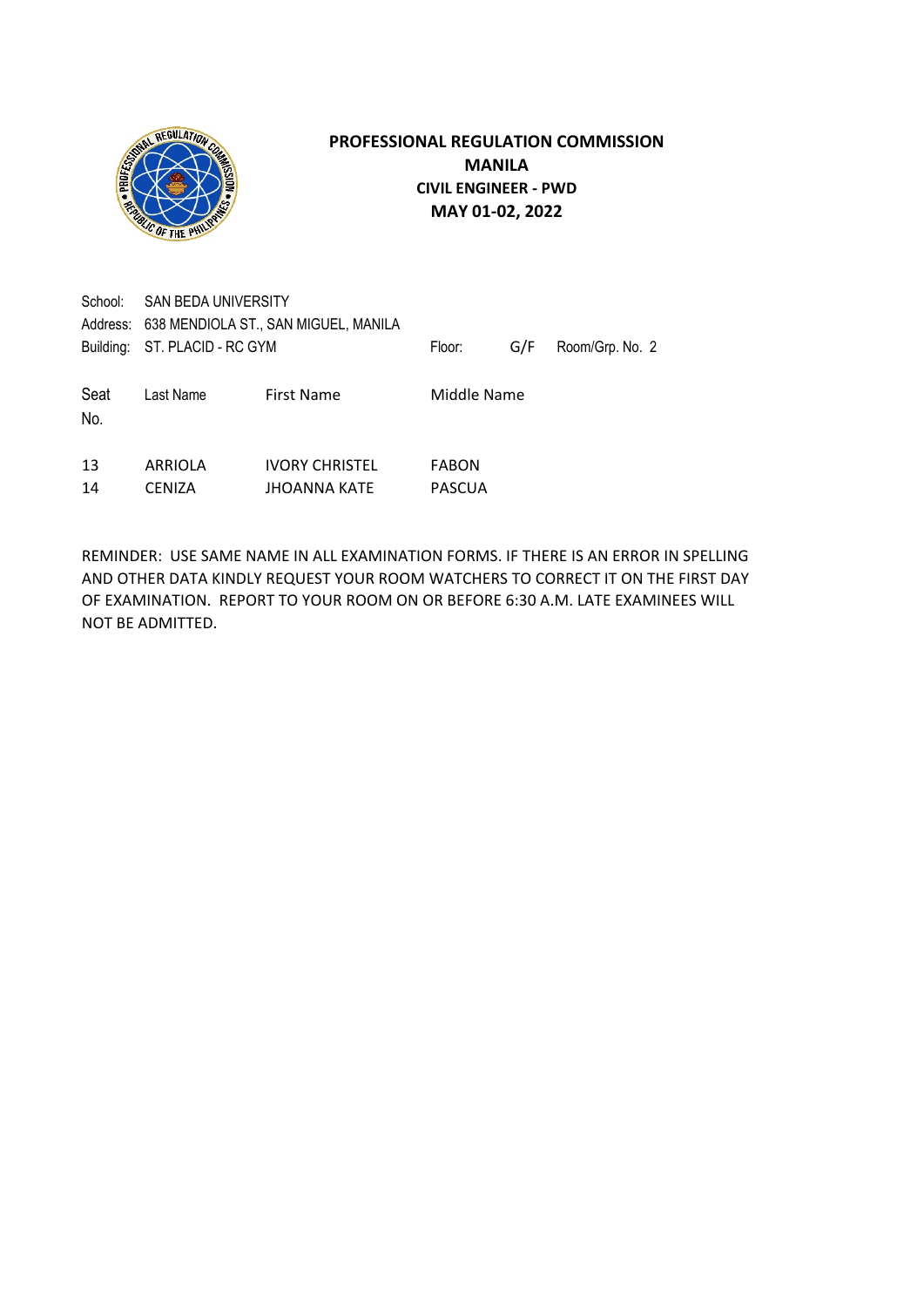

School: SAN BEDA UNIVERSITY Address: 638 MENDIOLA ST., SAN MIGUEL, MANILA Building: ST. PLACID - RC GYM Floor: G/F Room/Grp. No. 3 Seat Last Name First Name Middle Name No.

| 13 | <b>CHUA</b>   | ANNE BERNADETTE | ESPERA         |
|----|---------------|-----------------|----------------|
| 14 | <b>COLLAO</b> | LOUISSE ANNE    | <b>VICENTE</b> |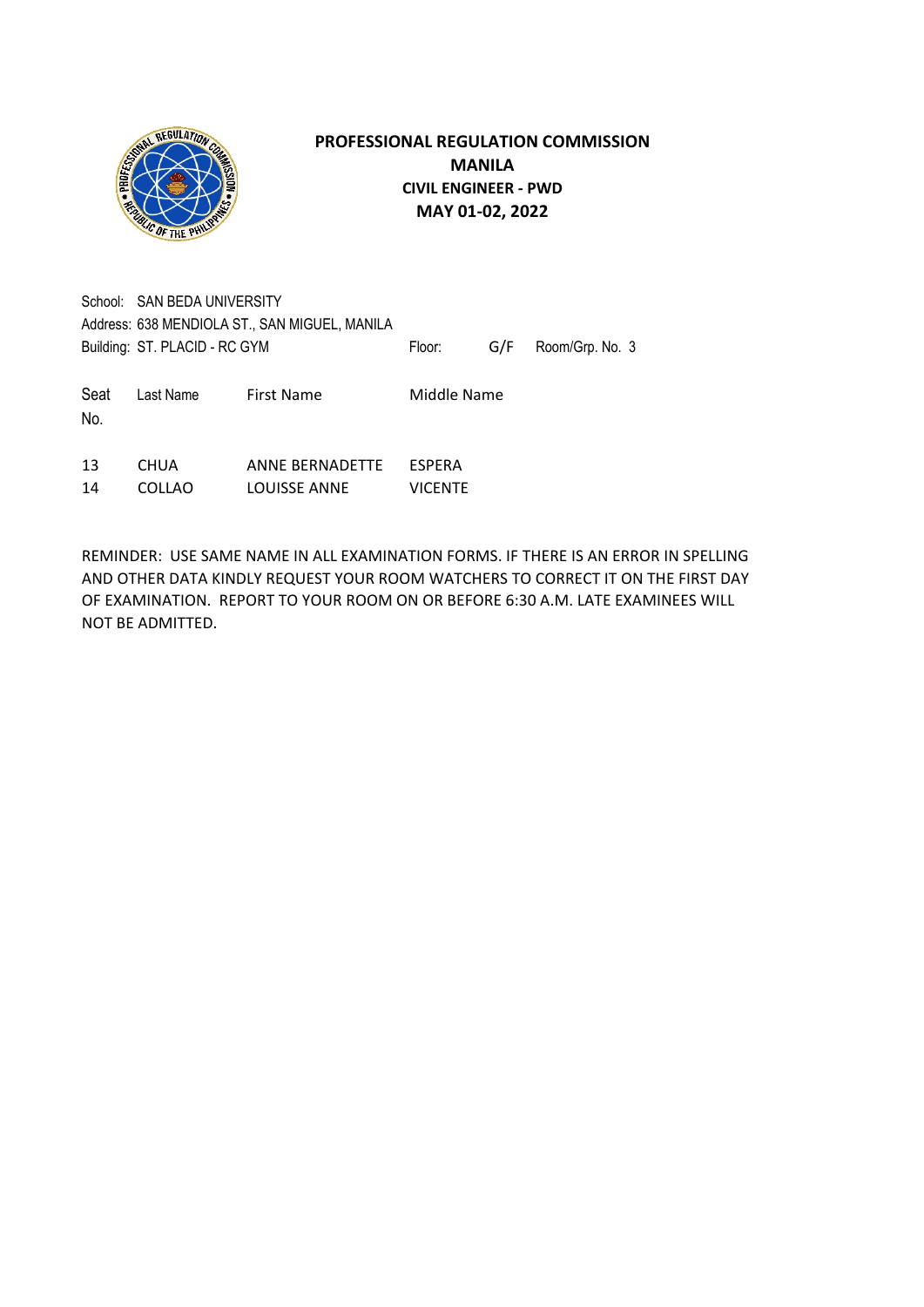

| School:     | SAN BEDA UNIVERSITY<br>Address: 638 MENDIOLA ST., SAN MIGUEL, MANILA |                                  |                      |     |                 |
|-------------|----------------------------------------------------------------------|----------------------------------|----------------------|-----|-----------------|
|             | Building: ST. PLACID - RC GYM                                        |                                  | Floor:               | G/F | Room/Grp. No. 4 |
| Seat<br>No. | Last Name                                                            | First Name                       | Middle Name          |     |                 |
| 13<br>14    | <b>EUSEBIO</b><br><b>ROGALES</b>                                     | <b>MARY ANNE</b><br><b>NANCY</b> | FABELLAR<br>LUMALANG |     |                 |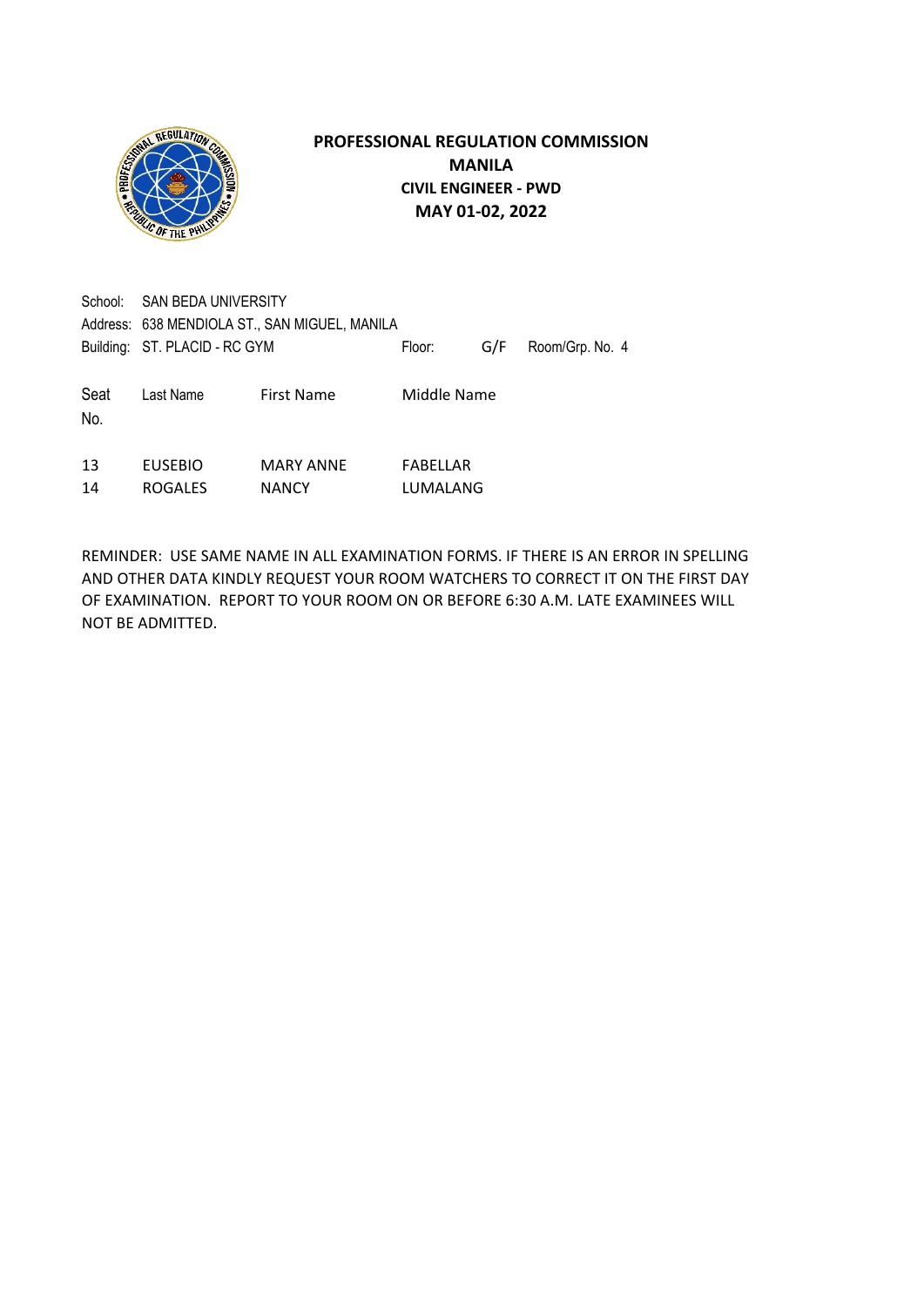

|                                              | School: SAN BEDA UNIVERSITY |                   |             |  |                     |  |
|----------------------------------------------|-----------------------------|-------------------|-------------|--|---------------------|--|
| Address 638 MENDIOLA ST., SAN MIGUEL, MANILA |                             |                   |             |  |                     |  |
| Building ST. PLACID - RC GYM                 |                             |                   | Floor:      |  | G/F Room/Grp. No. 5 |  |
| Seat<br>No.                                  | Last Name                   | <b>First Name</b> | Middle Name |  |                     |  |

| 13 | <b>SEVERO</b>    | CHARISSA MAE  | ARROYO  |
|----|------------------|---------------|---------|
| 14 | <b>SUMALINOG</b> | <b>GELSON</b> | GONZAGA |